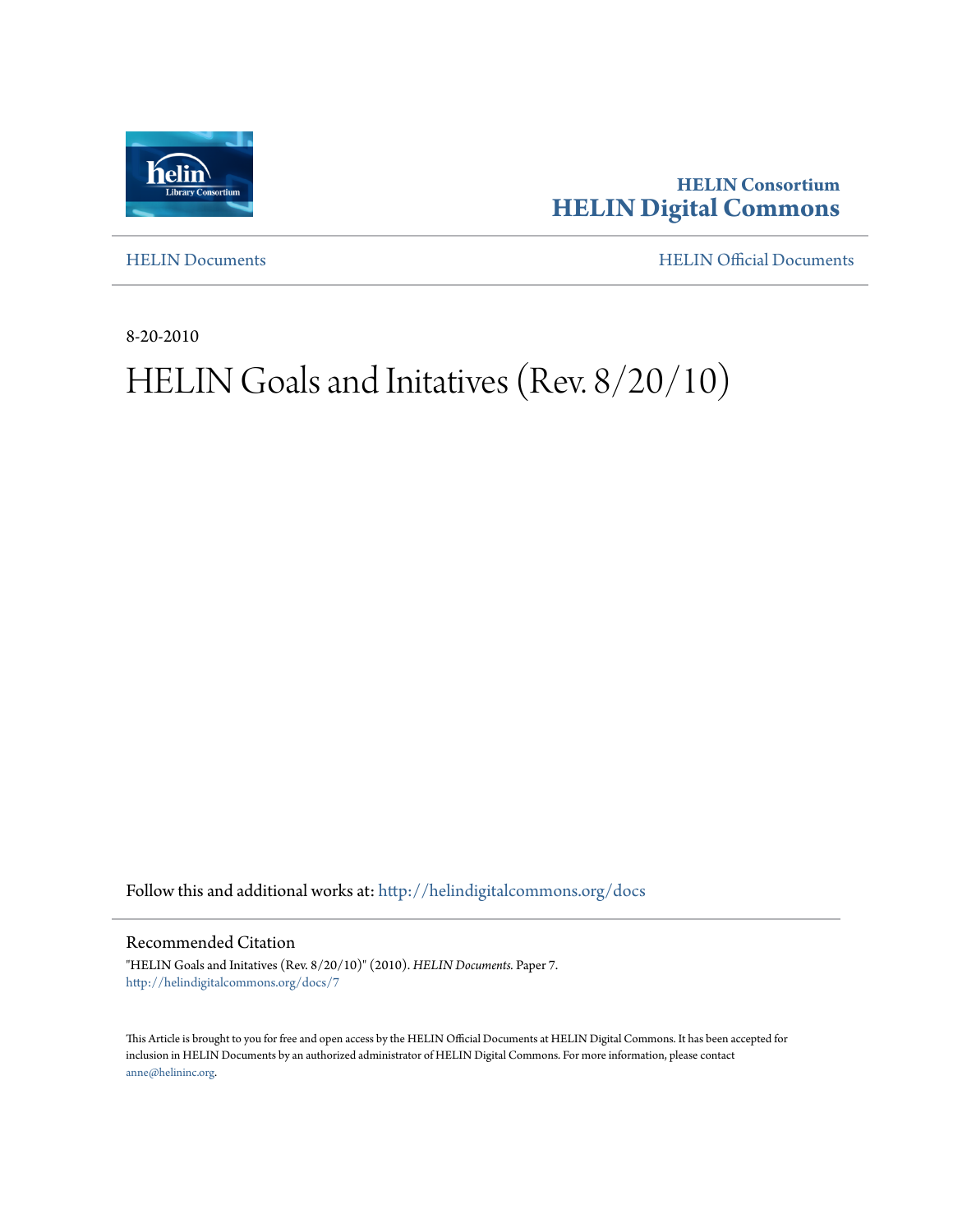Goal 1: Make the user's needs (e.g. convenience) central to what is provided to members who in turn deliver services to the user.

|                               | Year 1 (2009-2010)                                                           | Years 1-2 (2009-2011)                                                                                                                  | Years 2-5 (2011-2015)                                                                                        | 5+ Years (2015- |
|-------------------------------|------------------------------------------------------------------------------|----------------------------------------------------------------------------------------------------------------------------------------|--------------------------------------------------------------------------------------------------------------|-----------------|
| <b>Pursue for sure</b>        | Provide mobile access<br>to HELIN collections and<br>services [Accomplished] | Provide single search<br>access to the collections<br><b>Single Search Task</b><br>Force established<br>Develop a new HELIN<br>website |                                                                                                              |                 |
| <b>Under</b><br>consideration |                                                                              | Establish a central<br>media server                                                                                                    |                                                                                                              |                 |
| In the holding<br>tank        |                                                                              |                                                                                                                                        | Provide online<br>interactive training<br>manuals<br>Establish centralized<br>copyright clearance<br>process |                 |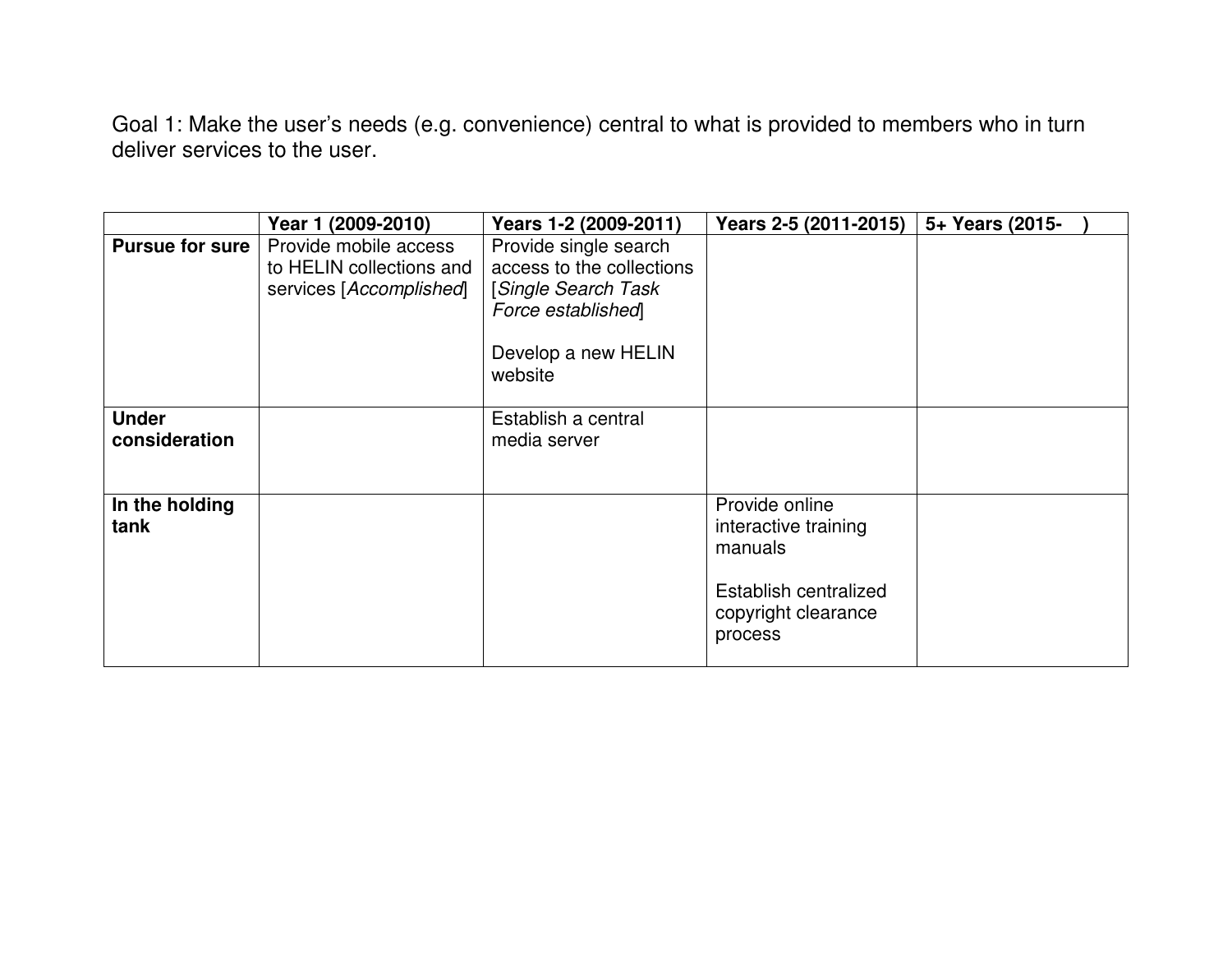Goal 2: Be the library of the future in both storing and accessing knowledge; blend the best of library traditions with the use of new technology tools

|                               | Year 1 (2009-2010)                                                                | Years 1-2 (2009-2011)                                                                                                                                                               | Years 2-5 (2011-2015)                                                    | 5+ Years (2015- |
|-------------------------------|-----------------------------------------------------------------------------------|-------------------------------------------------------------------------------------------------------------------------------------------------------------------------------------|--------------------------------------------------------------------------|-----------------|
| <b>Pursue for</b><br>sure     | Consolidate ILS access<br>to electronic government<br>documents<br>[Accomplished] | Review the current model<br>for ILS, e.g. what is the<br>primary finding tool for the<br>future [ILS Task Force<br>established<br>Determine what content to<br>digitize the soonest |                                                                          |                 |
| <b>Under</b><br>consideration |                                                                                   | Purchase<br>scanning/digitization<br>equipment for HELIN                                                                                                                            |                                                                          |                 |
| In the holding<br>tank        |                                                                                   | Pilot initiative: an item<br>loaned resides at the<br>requesting library (rather<br>than being returned to the<br>library of origin)                                                | Investigate cooperative<br>or centralized virtual<br>reference for HELIN |                 |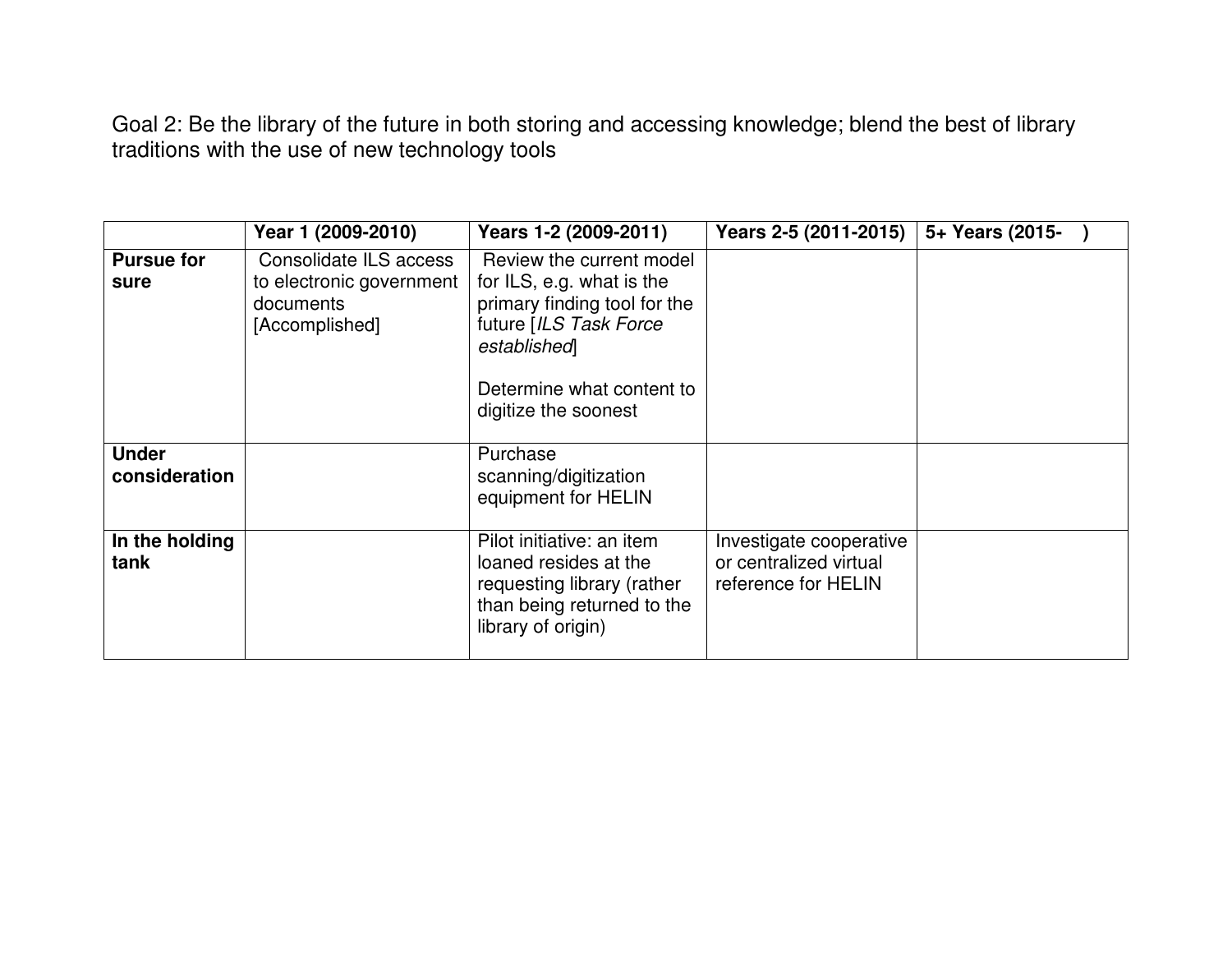Goal 3: Create efficiencies and reduce redundancies in collection services with a focus on centralizedcataloging and cooperative collection development.

|                               | Year 1 (2009-2010)                                                                                                     | Years 1-2 (2009-2011)                                       | Years 2-5 (2011-2015)                                       | 5+ Years (2015- |
|-------------------------------|------------------------------------------------------------------------------------------------------------------------|-------------------------------------------------------------|-------------------------------------------------------------|-----------------|
| <b>Pursue for</b><br>sure     | Pursue cooperative<br>collection development<br>(i.e. HELIN approval<br>plan) with YBP [CCD<br>Task Force established] | Pilot shelf-ready book<br>purchasing plan<br>[accomplished] |                                                             |                 |
| <b>Under</b><br>consideration |                                                                                                                        |                                                             | Investigate off-site<br>storage options for<br><b>HELIN</b> |                 |
| In the holding<br>tank        |                                                                                                                        | Create 'last copy program'<br>appropriate to HELIN<br>needs |                                                             |                 |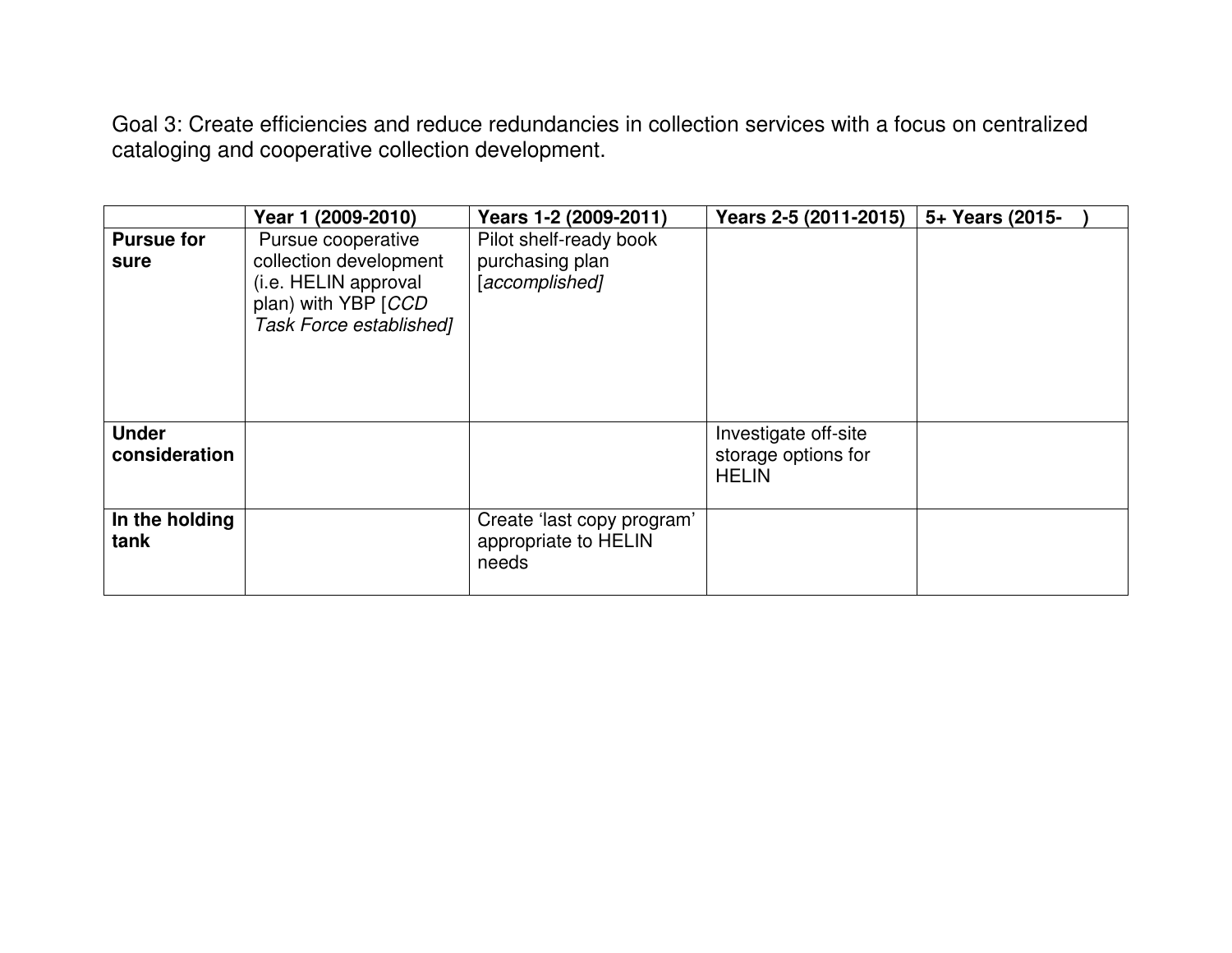Goal 4: Resourcefully deliver professional development to library staff so they can better meet the changing demands of the 'information age.'

|                               | Year 1 (2009-2010)                                                                                | Years 1-2 (2009-2011)                                                                                                                                                                             | Years 2-5 (2011-<br>2015) | 5+ Years (2015- |
|-------------------------------|---------------------------------------------------------------------------------------------------|---------------------------------------------------------------------------------------------------------------------------------------------------------------------------------------------------|---------------------------|-----------------|
| <b>Pursue for</b><br>sure     | Use strategic initiatives to<br>proactively identify<br>professional development<br>opportunities |                                                                                                                                                                                                   |                           |                 |
| <b>Under</b><br>consideration |                                                                                                   | Promote additional affinity<br>group-generated<br>professional learning<br>initiatives<br>Create a program that<br>capitalizes upon--and<br>facilitates sharing of--local<br>functional expertise |                           |                 |
| In the holding<br>tank        |                                                                                                   | Create an effective<br>training model for<br>developing library staff<br>skills in use of ILS<br>modules                                                                                          |                           |                 |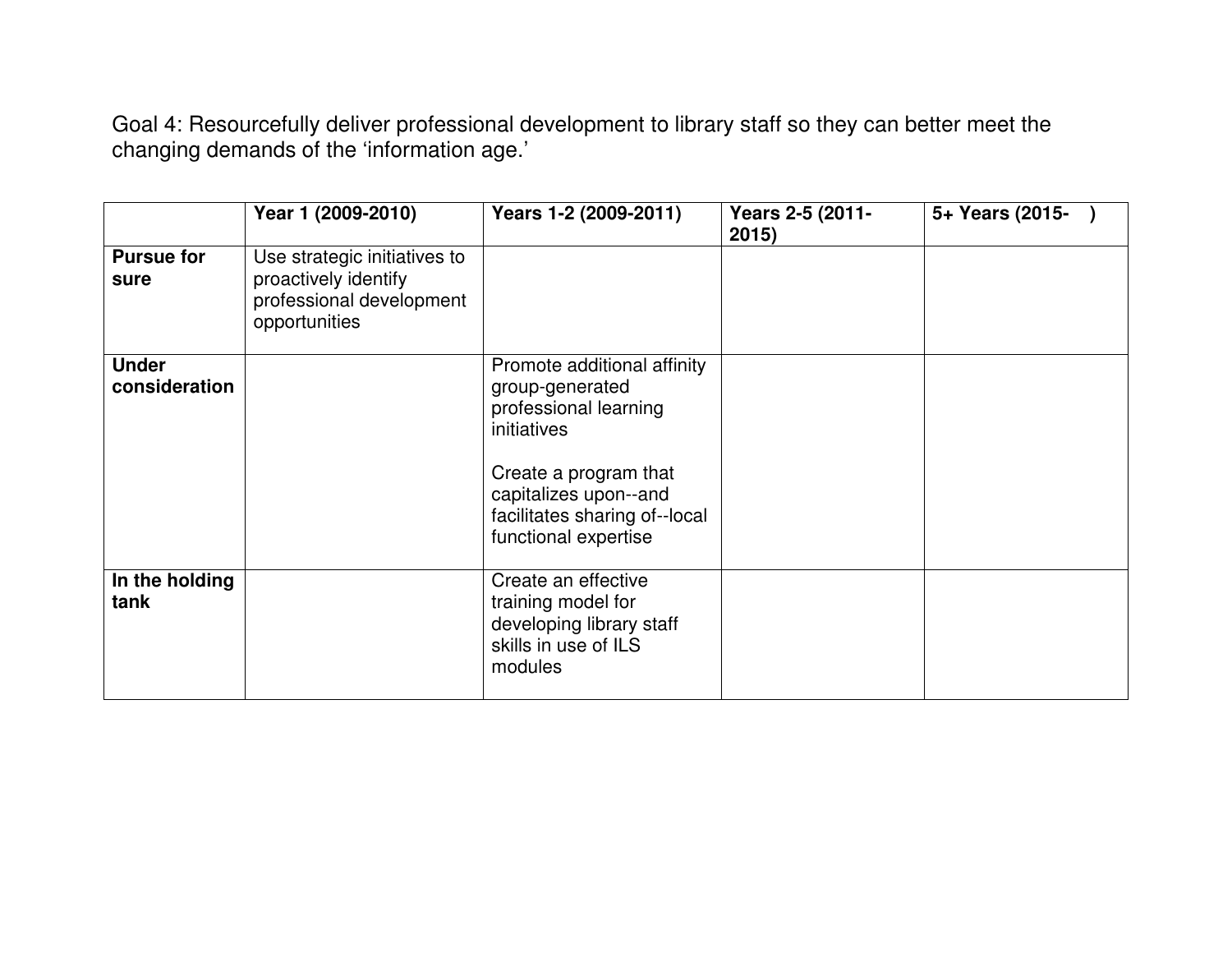Goal 5: Create the model for HELIN policy governance.

|                               | Year 1 (2009-2010)                                    | Years 1-2 (2009-2011)                                                       | Years 2-5 (2011-2015) | 5+ Years (2015- |
|-------------------------------|-------------------------------------------------------|-----------------------------------------------------------------------------|-----------------------|-----------------|
| <b>Pursue for</b><br>sure     | Codify a policy<br>governance model<br>[Accomplished] | Review and report on the<br>effectiveness of the policy<br>governance model |                       |                 |
| <b>Under</b><br>consideration |                                                       |                                                                             |                       |                 |
| In the holding<br>tank        |                                                       |                                                                             |                       |                 |